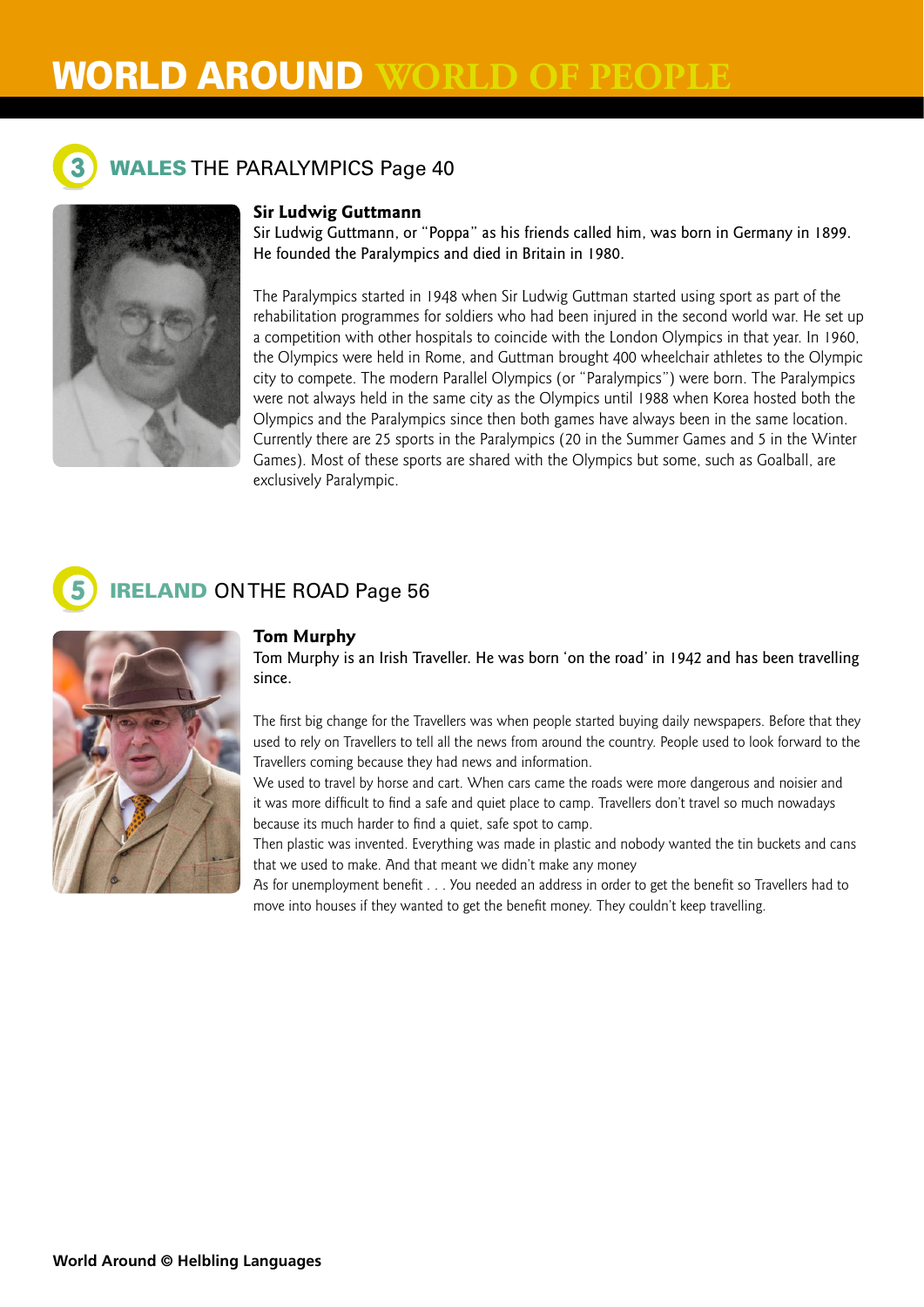# **WORLD AROUND**

## JOE'S STORY Page 63



*Northern Ireland during The Troubles.*

#### **Joe Mahon**

Joe Mahon is 52 years old. He has always lived in Derry, in Northern Ireland.

#### January 30th, 1972

Sixteen-year-old Joe Mahon saw soldiers appearing at the top of Glenfada Park. He thought they were going to arrest him so he ran towards the exit leading to Abbey Park. Two other people were running beside him. He saw the soldier lift his gun and then he heard a shot. Joe fell in the middle. To his right was Jim Wray and to his left William McKinney. McKinney was an older man wearing thick glasses and a heavy coat. He looked at young Mahon and said: "I'm hit! I'm hit!"

Joe was very afraid but he lay absolutely still and pretended he was dead. He could hear Jim Wray speaking to people in hiding.

Mahon then heard the soldier walking towards them. Casually the soldier walked past him and fired two bullets into Jim Wray's back. The soldier continued walking and Joe heard more gunfire.

Young Joe recognized a Scottish accent when the soldier said: "I've got another one." Then he heard another soldier call from behind: "Okay Dave, we're going.

"Before leaving "Dave" walked towards Joe and the now dead Jim Wray again. Joe saw him remove his helmet to wipe his brow. Above a blackened face, Joe could see fair hair. Joe listened as the soldiers left. He waited for what seemed like an eternity to be sure the soldiers had all left Glenfada Park. He then made a near fatal mistake. As he turned his head to check he saw the soldier called 'Dave'. Dave saw him too and lifted his gun to shoot. Mahon turned his head away, sure that he was going to be killed. Just then a young female nurse arrived and ran into Glenfada Park shouting: "Don't shoot - First Aid". Dave turned his gun in her direction and shot before running towards the army tank. The young nurse jumped back and the bullets missed her. Her name was Evelyn Lafferty - and Joe owes her his life. Evelyn ran back into Glenfada and took Joe to hospital. In 1973, Joe and Evelyn began to see each other on a regular basis. In March 1974, they married. Now they have five children, ranging in ages from 25 to 16.

## THE WEST INDIES THE WEST INDIES GUN CULTURE Page 92



#### **Shanice Mitchell**

Sixteen-year-old Shanice Mitchell lives in Bennett Land, in Kingston.

In Jamaica we have a lot of violence. The violence affects me and my community. I'd like no violence in my community and no violence in Jamaica. I just want it to end.

One time me and my friends were playing and a man came with a gun. He shot at us and we had to bend down because if we didn't do that the bullet might have hit us. Although I haven't been shot yet, I think one day I might be.

I know a girl whose uncle was shot dead. The man who killed him was also shot dead shortly after that. And my cousin's father was killed. When someone is killed I always think that it is someone's father or mother or brother or sister who is dead. Someone will be crying because their loved one is dead.

I think to make this stop people have to talk to the gunmen, talk to the people who are stabbing, talk to the people who have the weapons. They need to tell them to stop doing things to other people, because someday it could happen to them. I'd like all the violence to stop and that way we could all live in peace.